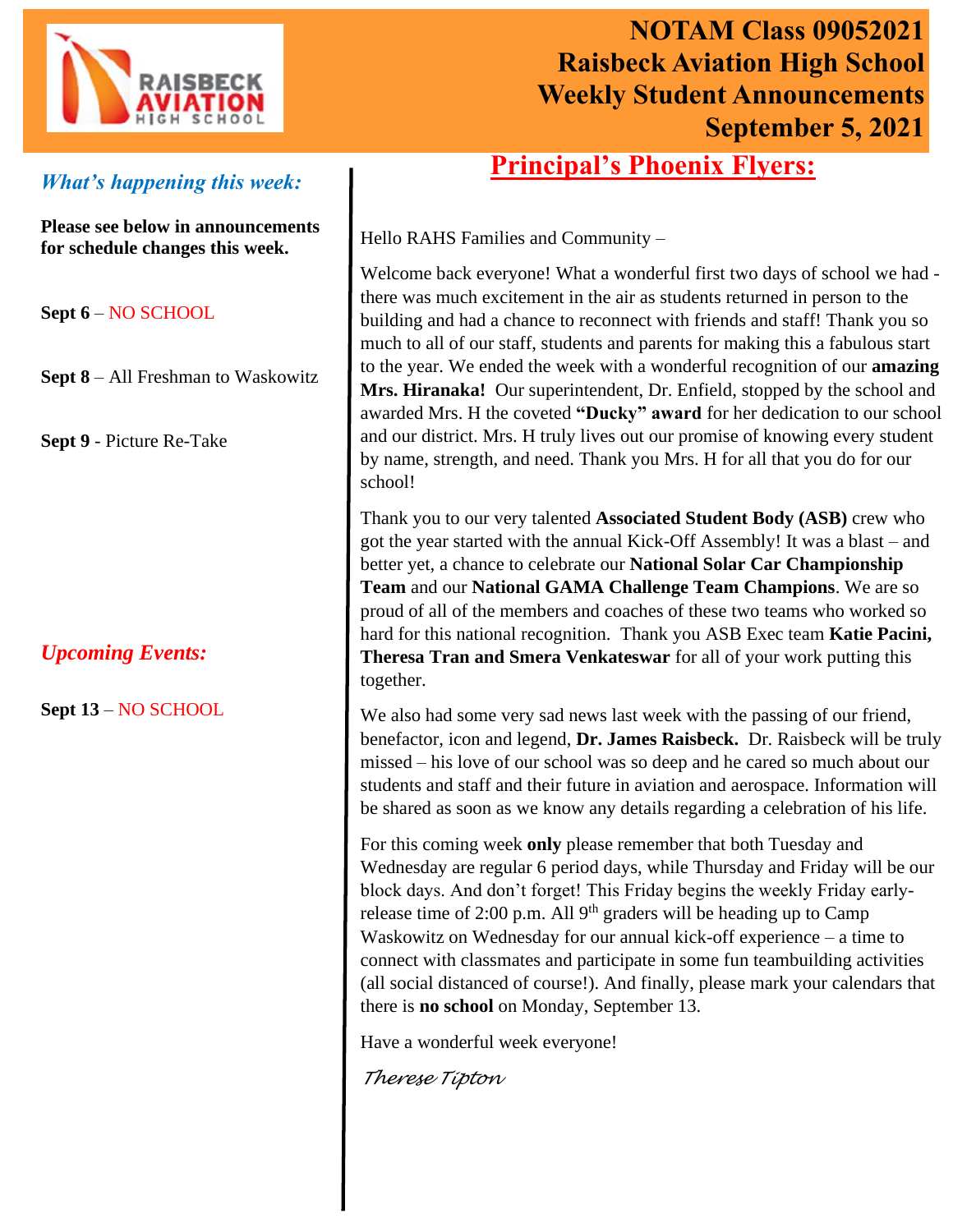**All Highline students will receive free breakfast and lunch for the 2021-2022 school year**, regardless of income level. We are however, encouraging those families who qualify, to fill out the free/reduced lunch form online. [https://apply4meals.highlineschools.org/fma/](https://nam10.safelinks.protection.outlook.com/?url=https%3A%2F%2Fapply4meals.highlineschools.org%2Ffma%2F&data=04%7C01%7CTrish.McGuire%40highlineschools.org%7Cacf76fe2d5e740e059b408d96b5d3a1c%7Ce56e55358e7b44d0bfa81d50833ab846%7C1%7C0%7C637658870418879794%7CUnknown%7CTWFpbGZsb3d8eyJWIjoiMC4wLjAwMDAiLCJQIjoiV2luMzIiLCJBTiI6Ik1haWwiLCJXVCI6Mn0%3D%7C1000&sdata=PXm9%2FbLf7dKk2F5HFrjD8RVU712WFkcdFJmXSomnQuM%3D&reserved=0) And as always, students can bring their own meals from home.

**Families – 2021 Brat Trot is Here -** Registration is now open for the Burien Brat Trot—The Brat Trot is a flat and fast 5k and one-mile race through the streets of Burien. The race is followed by Bavarian Fest, the best street party around complete with a charity beer garden featuring local favorite Georgetown Brewing beers, food trucks, live entertainment and more! The Bavarian Fest will run from 11:00 a.m. to 4:00 p.m. Money raised from the event goes to the Highline Schools Foundation, which provides grants, scholarships and more for our teachers and students in Highline. **[Register](http://highlineschoolsfoundation.org/brat-trot-bavarian-fest/)  [online](http://highlineschoolsfoundation.org/brat-trot-bavarian-fest/)**.

**Students –** If you need to find your bus schedule go to our district website: **<https://www.highlineschools.org/departments/transportation>**

**Students –** If you are requesting a schedule change this must be done online. You can find the links here: Core classes: [https://forms.gle/K12rubFFgkyLtBGY6](https://nam10.safelinks.protection.outlook.com/?url=https%3A%2F%2Fforms.gle%2FK12rubFFgkyLtBGY6&data=04%7C01%7CTrish.McGuire%40highlineschools.org%7Ca20ebfe7dcaa4fc8c94b08d96678b06c%7Ce56e55358e7b44d0bfa81d50833ab846%7C1%7C0%7C637653490799568275%7CUnknown%7CTWFpbGZsb3d8eyJWIjoiMC4wLjAwMDAiLCJQIjoiV2luMzIiLCJBTiI6Ik1haWwiLCJXVCI6Mn0%3D%7C1000&sdata=t%2BqIVWx%2FZaHyeHn4WQtRHF304crk%2BM58gkPu%2B88kDB0%3D&reserved=0) Elective classes: [https://forms.gle/GRv5xLKTQZsg9uW48](https://nam10.safelinks.protection.outlook.com/?url=https%3A%2F%2Fforms.gle%2FGRv5xLKTQZsg9uW48&data=04%7C01%7CTrish.McGuire%40highlineschools.org%7Ca20ebfe7dcaa4fc8c94b08d96678b06c%7Ce56e55358e7b44d0bfa81d50833ab846%7C1%7C0%7C637653490799578227%7CUnknown%7CTWFpbGZsb3d8eyJWIjoiMC4wLjAwMDAiLCJQIjoiV2luMzIiLCJBTiI6Ik1haWwiLCJXVCI6Mn0%3D%7C1000&sdata=4YmSpgjOrn7wksoRn38vlj5gwa389%2BZKDWqUDfHh5Kw%3D&reserved=0) **The deadline to drop classes without penalty is the week of September 13th .**

#### **Schedule changes for this week:**

| <b>Tuesday: Sept 7</b> |          |  |
|------------------------|----------|--|
| $8:00 - 8:55$          | Period 0 |  |
| $9:00 - 9:55$          | Period 1 |  |
| $10:00 - 10:55$        | Period 2 |  |
| $11:00 - 11:55$        | Period 3 |  |
| $11:55 - 12:30$        | Lunch    |  |
| $12:30 - 1:25$         | Period 4 |  |
| $1:30 - 2:25$          | Period 5 |  |
| $2:30 - 3:30$          | Period 6 |  |

| <b>Thursday: Sept 9</b> |                     |  |
|-------------------------|---------------------|--|
| $8:00 - 8:50$           | Period <sub>0</sub> |  |
| $9:00 - 10:30$          | Period 2            |  |
| $10:35 - 11:45$         | Advisory            |  |
| $11:45 - 12:15$         | Lunch               |  |
| $12:20 - 1:50$          | Period 4            |  |
| $1:55 - 3:30$           | Period 6            |  |

| <b>Wednesday: Sept 8</b> |          |  |
|--------------------------|----------|--|
| $8:00 - 8:55$            | Period 0 |  |
| $9:00 - 10:00$           | Period 1 |  |
| $10:05 - 11:00$          | Period 2 |  |
| $11:05 - 12:00$          | Period 3 |  |
| $12:00 - 12:35$          | Lunch    |  |
| $12:35 - 1:30$           | Period 4 |  |
| $1:35 - 2:30$            | Period 5 |  |
| $2:35 - 3:30$            | Period 6 |  |
|                          |          |  |

| <b>Friday: Sept 10</b> |          |  |
|------------------------|----------|--|
| $8:00 - 8:50$          | Period 0 |  |
| $9:00 - 10:25$         | Period 1 |  |
| $10:30 - 11:55$        | Period 3 |  |
| $12:00 - 12:30$        | Lunch    |  |
| $12:35 - 2:00$         | Period 5 |  |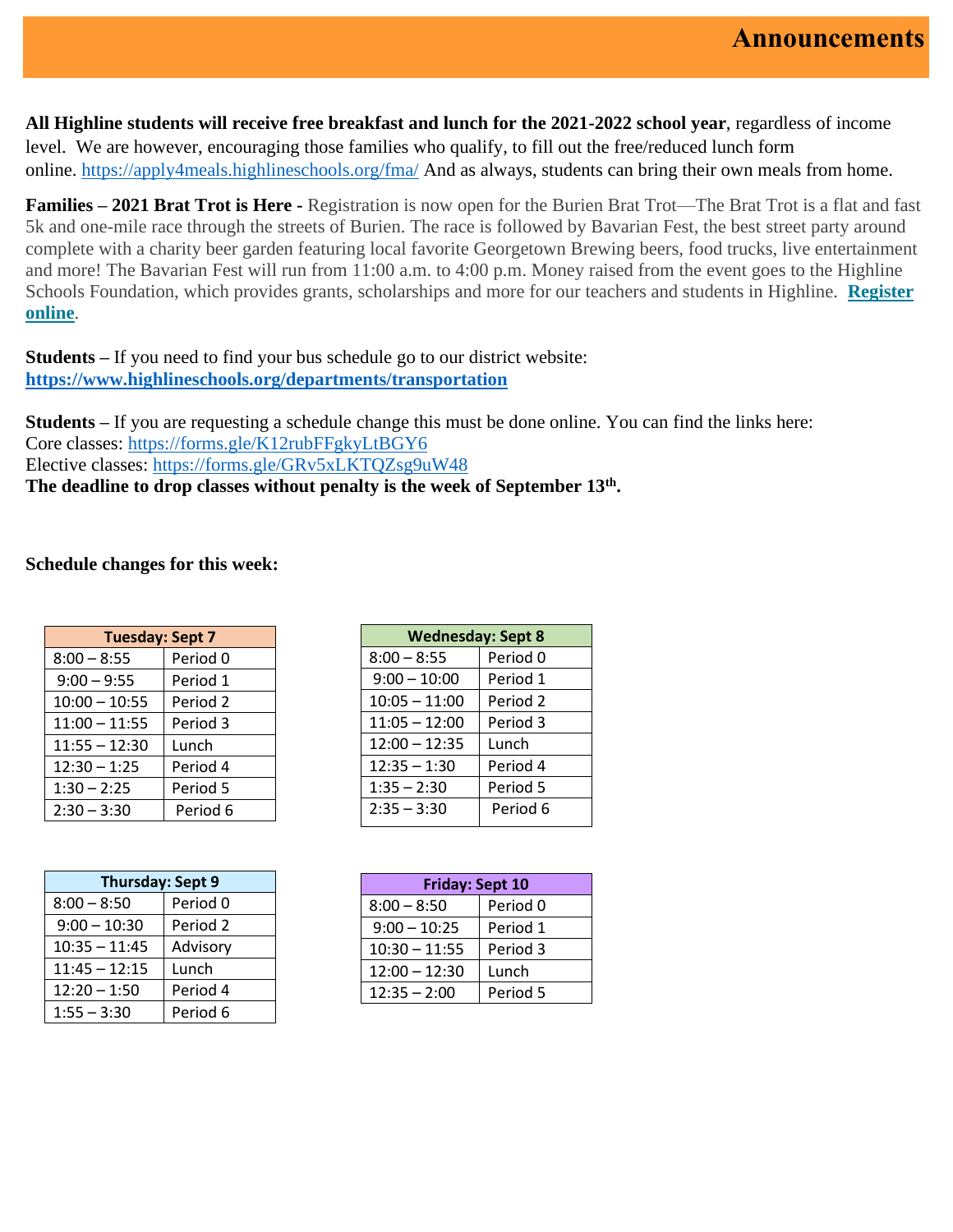## **AIAA**

Are you interested in a career in the aerospace industry? Do you have a passion for hands-on aerospace-related projects? If so, come check out AIAA in Mr. McComb's room on September 14th from 3:45 to 5pm. For more information, please contact Jason Poon [\(5000901@g.highlineschools.org\)](mailto:5000901@g.highlineschools.org) or Atticus Bhat [\(atticusbhat@gmail.com\)](mailto:atticusbhat@gmail.com).

## **GSA**

Fridays during lunch with Ms. Marshalla, room 3140.

### **Phoenix Force Robotics**

Tuesday and Thursdays from 4:00 PM – 6:00 PM with Mr. Joshi in room(s) 1610, 1620 & 1640.

### **Turbulence Ultimate Frisbee**

Turbulence Ultimate Frisbee Club is back! The 2021 Fall HS Boys School Team League is happening! If you're a new player interested in playing this fall or winter and would like to receive team updates, please reach out to Nancy Scheyer Gholston at [nscheyer@msn.com](mailto:nscheyer@msn.com) to be added to our email list. Girls are welcome at practice and the winter season is Co-Ed. All skill levels are welcome!